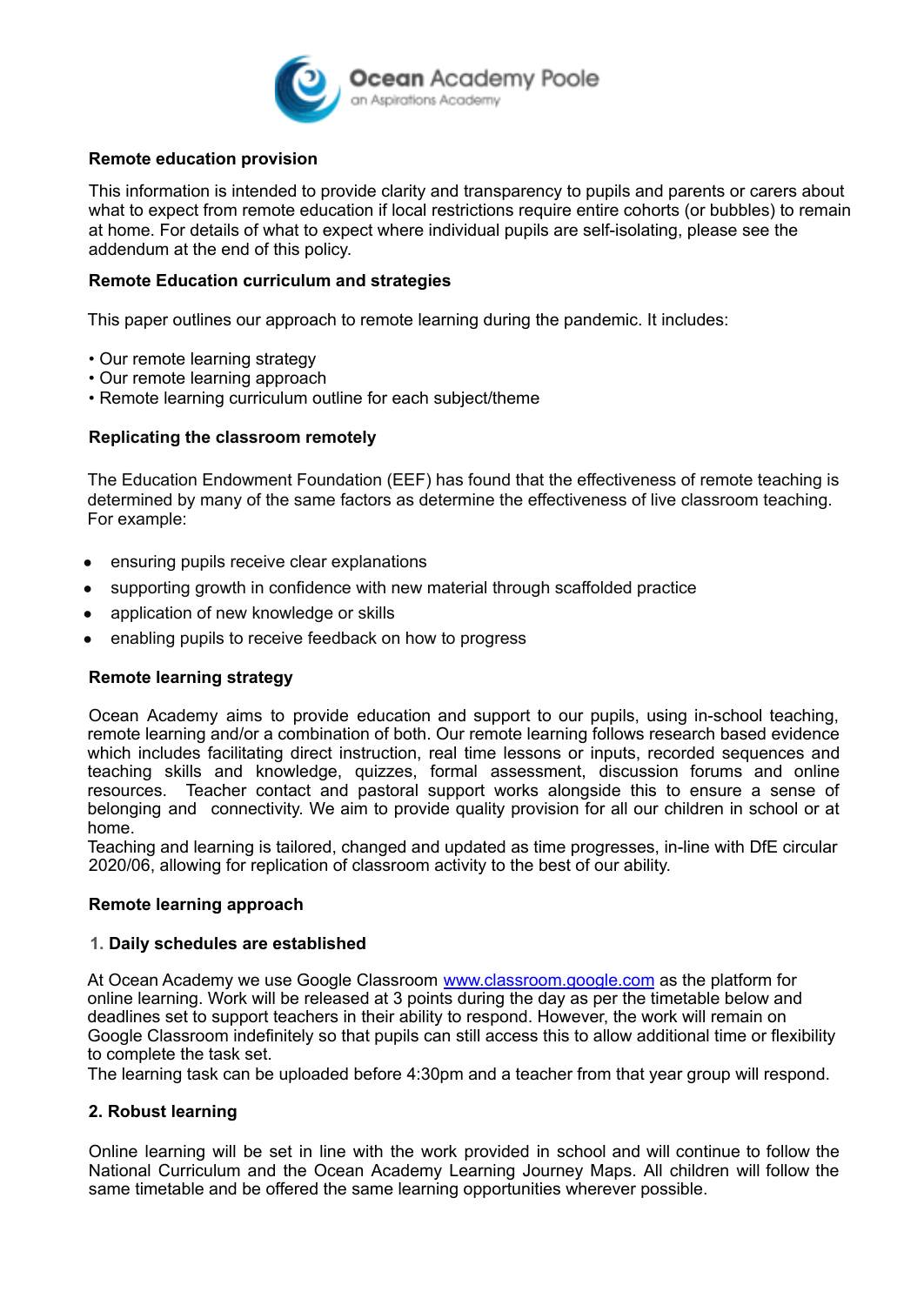## **Our key principles are:**

We provide frequent feedback through online knowledge checks, comments to individual pupils as appropriate and on collaborative documents and give prompts and challenges to keep students motivated and moving forward.

Work is set in phases and pupils can complete all phases if they choose or start at the phase that they feel ready for and challenge themselves to reach the greater depth learning task as appropriate. Teachers can monitor the phases pupils are undertaking and will prompt pupils to ensure they are working to their full potential.

Those working at home who do not respond well to online working have paper versions of the learning provided weekly or as requested by the parents. These pupils can access the video links as needed to support the paper version of the learning.

SEND provision is extended through paper versions of support tasks and scaffolds being provided weekly.

We include virtual meetings, live chats or video tutorials to maintain a human connection. Members of the senior leadership team also record assemblies, catch up etc. to keep in contact with all pupils whether they are in school or at home.

## **3. Independent learning.**

Parents might either be at work or working from home. We have designed learning that prompts pupils to learn as independently as possible. The video links model learning step by step and the structured timetable focuses the learning throughout the day.

Pupils can request support from their teachers throughout the day and the teacher will respond. Parents can contact the school office for support as needed. This includes supporting their child with schoolwork and also technical support as needed.

### **4. Create the new normal**

Students should come to see online teaching as a regular and predictable part of their day. We use the following strategies to turn online teaching into 'the new normal':

Create specific places for different learning resources. Students should know exactly where to access:

- the teaching sequence/unit plan
- resources: videos, links, and printable handouts
- activities and assignments.

Timetable is set as follows.

Requests are made to parents to try to adhere to these times, however all work and tutorial videos will be saved on the Google Classroom Drive so that if parents cannot meet these timings for whatever reason, they can still access the learning and upload the work if requested between the hours of 9 am and 4.30pm daily.

| Live teacher greeting and plan for the day (everyday). Sharing good news etc.                                                                                                                                                                              |        |
|------------------------------------------------------------------------------------------------------------------------------------------------------------------------------------------------------------------------------------------------------------|--------|
| English work uploaded with a teacher modelled video and teacher/s monitor Google<br>Classroom to respond to any requests for help, challenge learning throughout the<br>session. Feedback from the teacher will happen following each session on that day. | 1 hour |
| Skills catch up, handwriting etc.                                                                                                                                                                                                                          |        |
| Maths work uploaded with a teacher modelled video and teacher/s monitor Google<br>Classroom to respond to any requests for help, challenge learning throughout the<br>session. Feedback from the teacher will happen following each session on that day.   | 1 hour |
| Times Tables work, TT Rockstars, skills catch up.                                                                                                                                                                                                          |        |
| Lunch.                                                                                                                                                                                                                                                     |        |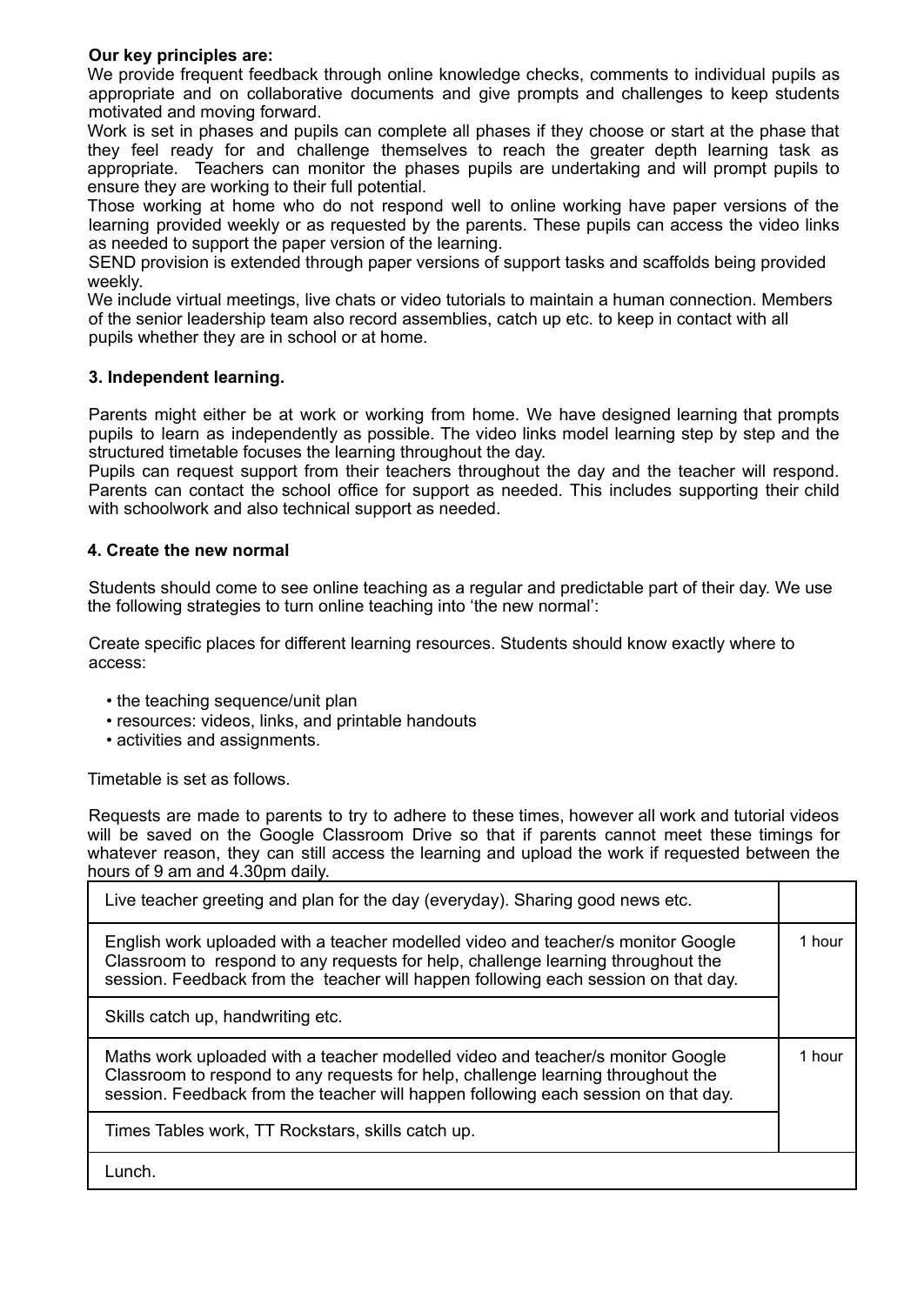| Reading time. Pupils read own age-appropriate text independently or with an adult.<br>Links to online stories, read by the authors, may also be uploaded by year groups.                                                                              | 2 hours |
|-------------------------------------------------------------------------------------------------------------------------------------------------------------------------------------------------------------------------------------------------------|---------|
| Each afternoon focuses on a curriculum subject – teacher modelled video uploaded and<br>requested work which is will be responded to each day. PE will allow pupils to follow the<br>guided activity or link or to be active within their own family. |         |
| Assembly from Principal or Vice Principal every Monday and Friday                                                                                                                                                                                     |         |
|                                                                                                                                                                                                                                                       |         |
| 4.30pm - Google classroom closed until the next day – no further teacher responses.                                                                                                                                                                   |         |

Different days are set for different subjects and activities.

# **5. Assessment**

Weekly goals and targets are set through quizzes and tasks to prompt pupils to set goals and achieve and challenge themselves. This might be:

- writing a new chapter of a story
- setting a new personal best with a practice activity or quiz

• achieving a certificate or reaching a new level in a gamified programme (TT Rockstars) • remembering the knowledge from more of the topic flashcards

- improved spelling scores and test scores
- editing first drafts

Assessment of learning happens daily, with teacher feedback and through the strategies listed above. Summative assessment tasks are set over 3 week periods to assess learning in reading, writing and maths. Mark schemes have been agreed within the academy and fed back to the Trust. Teachers will use a variety of evidence collected over time to assess learning and agree on working towards, expected or greater depth learning. Parents will then be informed about their child's learning x 3 per year. Communication with parents throughout the week occurs if pupils are not accessing learning or if they need additional support with a particular concept. Teachers are also offering support to parents to ensure they can support their child effectively.

## **Engagement with pupils daily**

We take the time to connect each day by providing feedback, uploading some new resources, or even just sending a hello message through Google Classroom or Marvellous Me. Every morning, teachers will greet pupils with a live link and a discussion about what the day has in store for them. Pupils can comment or ask questions using Google Classroom. All comments and questions are monitored by staff and any inappropriate comments result in that child being muted from Google Classroom for a period designated by the teacher. Pupils can still access the work but cannot comment on the class 'chat' or question platform. Parents are informed of this and paper versions of the learning are provided if needed.

Pastoral support is in place daily for all pupils as needed and parents can contact the school office to request this or to speak to the SENCO, pastoral leader or class teacher.

A wide variety of technology tools, many free, are available to help. These are posted on Google Classroom or emailed to parents to share the availability of free resources to help.

Parents have been provided with laptops or chrome books as appropriate to support access to learning at home.

### **An example of remote education during full lockdown:**

| <b>Spring 2021</b> | <b>Subject / Theme</b> |
|--------------------|------------------------|
|                    |                        |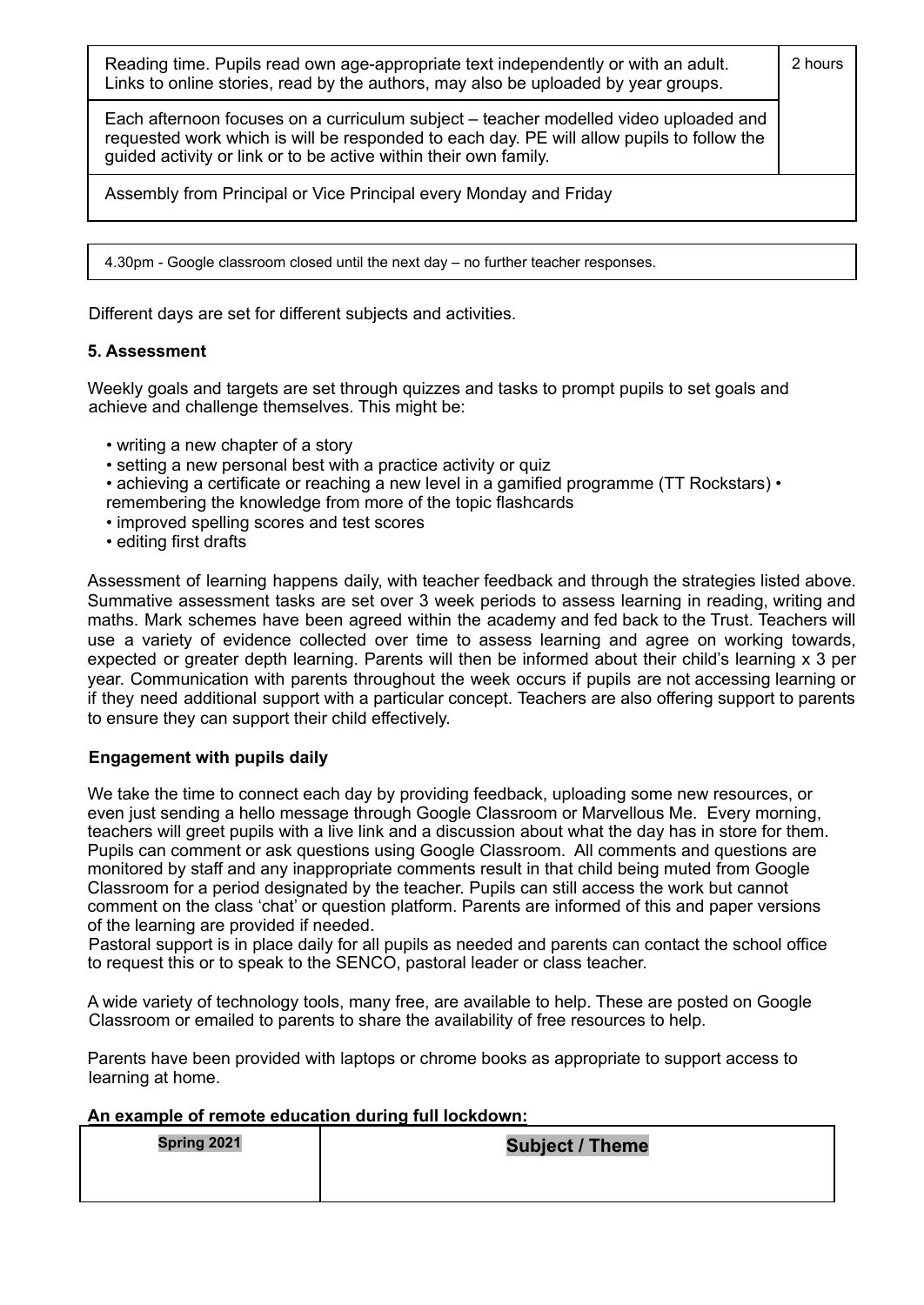| <b>YEAR GROUP</b>                                                                                                                                                                                                         |                                                                                                                                                                                                                                                                                                                                                                                               |
|---------------------------------------------------------------------------------------------------------------------------------------------------------------------------------------------------------------------------|-----------------------------------------------------------------------------------------------------------------------------------------------------------------------------------------------------------------------------------------------------------------------------------------------------------------------------------------------------------------------------------------------|
|                                                                                                                                                                                                                           |                                                                                                                                                                                                                                                                                                                                                                                               |
| Year 3:<br><b>Animals including</b><br><b>Humans followed by</b><br><b>Stone Age Britain</b><br><b>Animals including Humans</b><br><b>Learning Journey Map</b><br><b>Stone Age Britain Learning</b><br><b>Journey Map</b> | <b>English</b> - The Twits by Roald Dahl - writing to<br>describe and entertain<br><b>Maths</b> - Multiplication by 2, 5 & 10<br><b>Science - Animals including Humans and Rocks</b><br>and Soils<br><b>Creative</b> - Art: Mark making and sketching, mask<br>making PE - Fundamental movement skills used in Net<br>and Wall games & floor gymnastics<br>Topic - History: Stone Age Britain |

| Year 4:<br><b>Fantastic beasts and</b><br>where to find them<br><b>Living Things and their</b><br><b>Habitats Learning Journey</b><br><b>Map</b> | <b>English</b> - Fantastic Beasts and Where To Find Them by<br>J K Rowling - writing to inform (narrative)<br>Maths - Multiplication by 10/100/1000arithmetic<br>and problem solving,<br><b>Science</b> - Living things and their habitats<br><b>Creative - Art: Pablo Picasso &amp; cubism</b><br><b>PE</b> - Fundamental movement skills used in Net and<br>Wall games & floor gymnastics                                                   |
|--------------------------------------------------------------------------------------------------------------------------------------------------|-----------------------------------------------------------------------------------------------------------------------------------------------------------------------------------------------------------------------------------------------------------------------------------------------------------------------------------------------------------------------------------------------------------------------------------------------|
| Year 5:<br><b>Fantastic beasts and</b><br>where to find them                                                                                     | <b>English</b> - Kensuke's Kingdom by Michael<br>Morpurgo - writing to entertain (adventure story)<br><b>Maths</b> - Addition and subtraction using formal<br>methods, arithmetic and problem solving<br><b>Science</b> - Properties and changes of materials<br><b>Creative - DT: designing and evaluating</b><br>useful inventions, mask making<br><b>PE</b> - Fundamental movement skills used in Net and<br>Wall games & floor gymnastics |
| Year 6:<br><b>The English Civil War</b><br><b>English Civil War Learning</b><br><b>Journey Map</b>                                               | <b>English</b> - The Highwayman by Alfred Noyes - writing<br>to entertain (poetry)<br><b>Maths</b> - Calculating with fractions<br>Topic - History: The English Civil War<br><b>Creative - Art - Frida Kahlo and self portraits</b><br><b>PE</b> - Fundamental movement skills used in Net and<br>Wall games & floor gymnastics                                                                                                               |